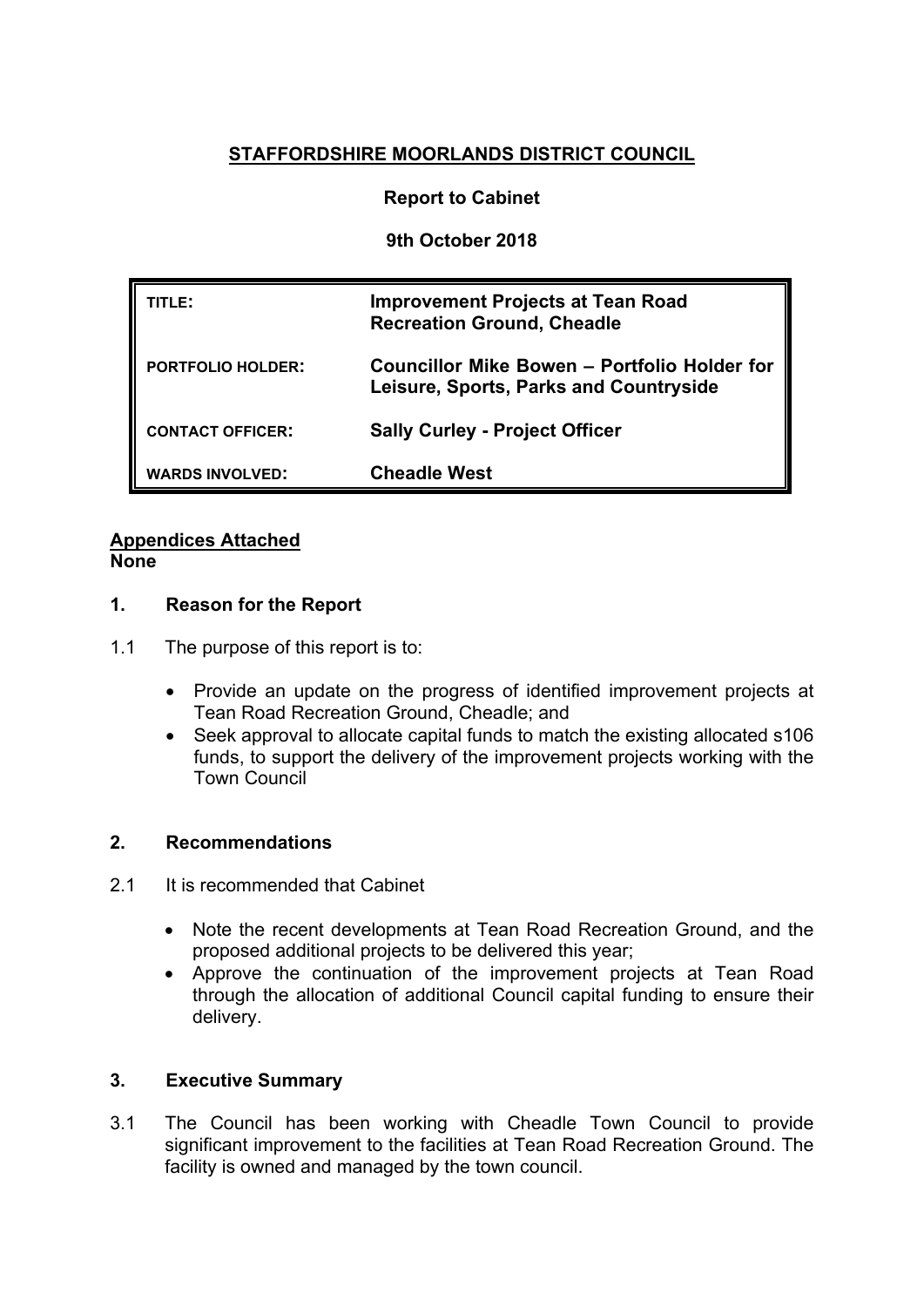- 3.2 Section 106 open space contributions are available for improvements to the facilities and these have been supplemented with additional grant funding and an allocation in this Council's capital programme to deliver the on-site improvements required at the recreation ground. Key projects for the site include:
	- Refurbishment of the Junior Play Area
	- Provision of a new skate park
	- Provision of a new Multi-Use Games Area (MUGA)
	- Refurbishment of the existing tennis courts
	- Enhancements to the Toddler Play Area
	- Provision of new changing facilities for the football teams
	- Re-development of the existing bowling pavilion to allow for community use
	- Provision of additional parking space
	- Re-development of the old putting green
- 3.3 Delivery of the improvement plans has commenced with the completion of the junior play area in May 2017. A number of the other projects have been commissioned with completion of the majority of them expected by March 2019.

# **4. How this report links to Corporate Priorities**

- 4.1 Working in partnership with town and parish Council's to deliver open space projects in accordance with s106 agreements, will contribute to creating a safer and healthier environment for the Council's communities. It will enable the development of a positive relationship with communities who will be engaged and involved throughout the project process, and will quite clearly see the benefits within their local community. With s106 contributions focussed on improvements to open space, play and sport, these projects create leisure opportunities focussed on improving health, often in areas where there is very limited free outdoor provision.
- 4.2 There are opportunities to build on the existing s106 funding through applying to external funding organisations, which means that options are increased to provide a wider range of facilities, rather than just through the s106 funds. This contributes to effective use of financial resources and council services providing value for money, with a high level of customer satisfaction.
- 4.3 This also contributes to protecting and improving the environment through the provision of quality parks and open spaces.

# **5. Options and Analysis**

5.1 Working in partnership with Town and Parish Council's allows such organisations to draw on the skills and expertise of the District Council, which undertakes successful management of open space, play and outdoor sports improvement projects on a daily basis. These skills and expertise also creates opportunities for the existing s106 funding to be enhanced, through additional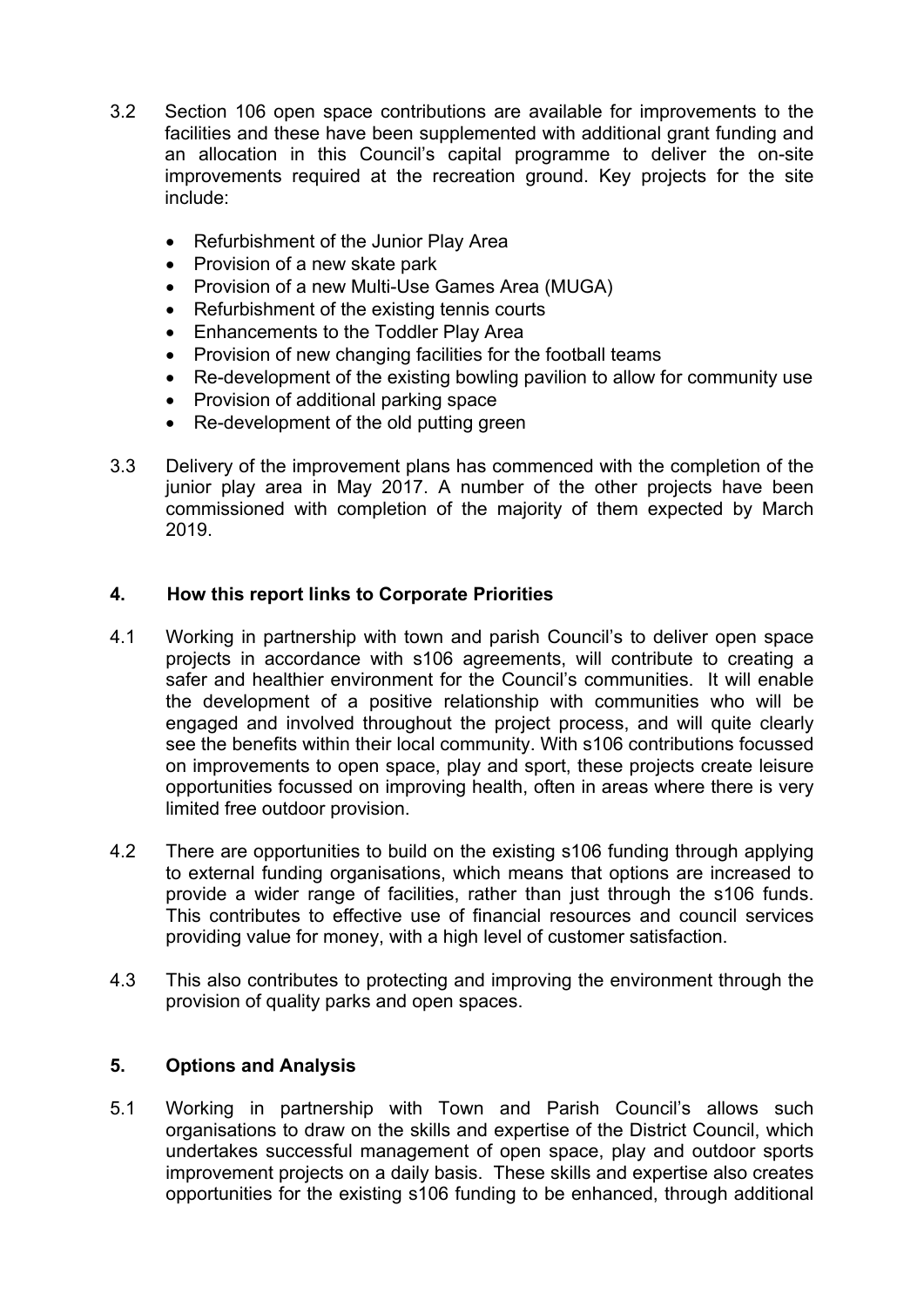external match funding, which then not only improves provision but can increase recreational facilities at a local level.

- 5.2 An agreed total project management fee enables the Council to sustain the officer time involved.
- 5.3 Securing additional funding from the District Council to support the delivery of much needed open space development projects in Cheadle, enables the s106 money to be fully utilised and reduces the risk of claw back from developers. Continuing to work with the Town Council and the local community of Cheadle to deliver these projects will strengthen the partnership and raise the Councils profile.
- 5.4 A lot of the facilities at Tean Road Rec are in poor condition. The quality of the skate park has decreased and continues to do so, but the demand on usage is steadily increasing due to additional house building. The tennis courts fencing is poor and the surface requires attention in order for it to be a safe playable surface. The cost to improve these facilities is high. Without the financial support and resource of the District Council, the likelihood is that some of these facilities would continue to deteriorate with the possibility of removal and not being replaced. This course of action has a negative impact on the public's perception on both the Town and District Council.

### **6. Implications**

#### 6.1 Community Safety - (Crime and Disorder Act 1998)

Improvements to the play and outdoor sporting facilities at Tean Road Rec will provide opportunities for children and young people to become more active, and become involved in activities which will potentially divert them away from anti-social behaviour. The PCSOs and Community Safety Team are already involved with and supportive of these projects.

# 6.2 Workforce

Project Officers will be delivering the improvement projects, working in partnership with the Town Council. There is an existing Grounds Maintenance SLA with the Town Council which includes the inspection and maintenance of play/ sport facilities, and these will continue to be inspected and maintained by the operational teams, supplemented by external contractors as required.

#### 6.3 Equality and Diversity/Equality Impact Assessment

The development of all play and outdoor sporting facilities will provide accessible equipment which is integrated into the design and layout, so that children with disabilities can enjoy integrated play with those children who are more able. All the facilities proposed for development will be free of charge. Access to and from all the proposed new facilities is good.

### 6.4 Financial Considerations

The improvements for all these projects will be met from identified s106 monies, in accordance with the requirements of the agreements, and from a capital contribution from the District Council. This will allow all these facilities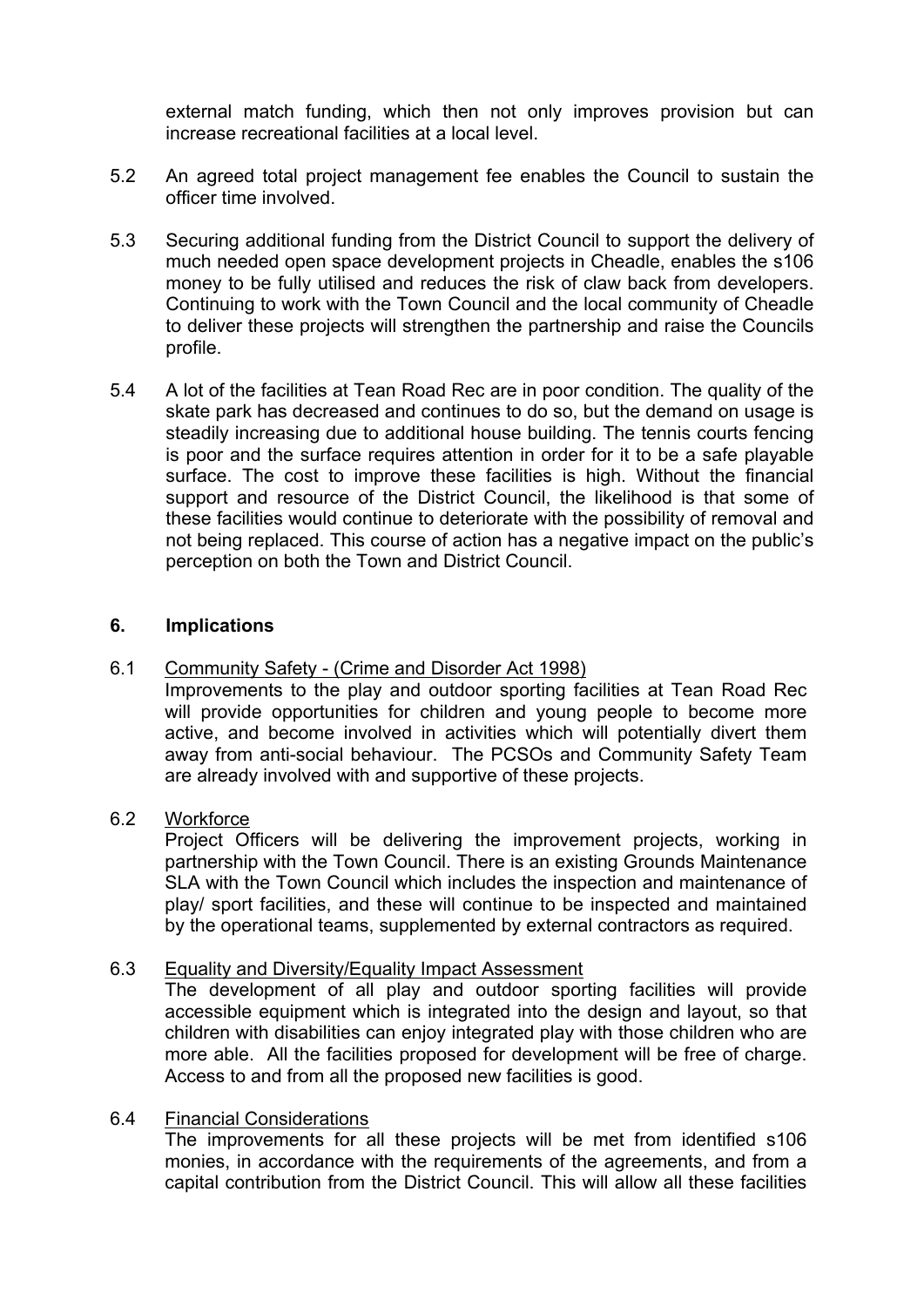to be improved within agreed timescales, without the risk of unsuccessful external funding bids which could delay the process.

#### 6.5 Legal

The Council is accountable for the delivery of improvements through the planning obligations set out in the s106 agreement. These are legally binding documents requiring the spend of monies within established timescales.

#### 6.6 Sustainability

The improvements proposed at Tean Road Rec will enhance the facilities available for play and active recreation within Cheadle, as this is key green space accessed by the whole community. New equipment will be durable and robust and will be designed for minimal maintenance, thus reducing the ongoing maintenance costs. Through working closely with the local community in the design and choice of equipment and facilities, this will create ownership of the space within that community and help to sustain the future of the site.

### 6.7 Internal and External Consultation

Colleagues in Planning and Finance have been consulted with regard to the obligations contained in the s106 agreements, and the monies available to spend.

Consultation has already been undertaken with the local community within Cheadle, as to how people would like to see Tean Road Rec improved, as well as with the Town Council. This is an ongoing process, and once more detailed designs for the individual facilities are available, further consultation with the community will be organised. All ward members have been involved.

# 6.8 Risk Assessment

The existing facilities have a number of identified quality issues which mean in some cases items may have to be removed if they cannot be refurbished or replaced. Both the Town and District Councils have a responsibility to ensure that facilities do not deteriorate to such an extent that they present safety issues to the public. The cost for these improvements cannot be met from existing revenue budgets and it therefore is acknowledged that the use of s106 monies, and any external grant funding, for this purpose is acceptable and in accordance with the agreements.

# **Keith Parker Head of Operational Services**

**Web Links and Background Papers**

**Location Contact details**

Sally Curley Project Officer Sally.curley@highpeak.gov.uk Ext. 5688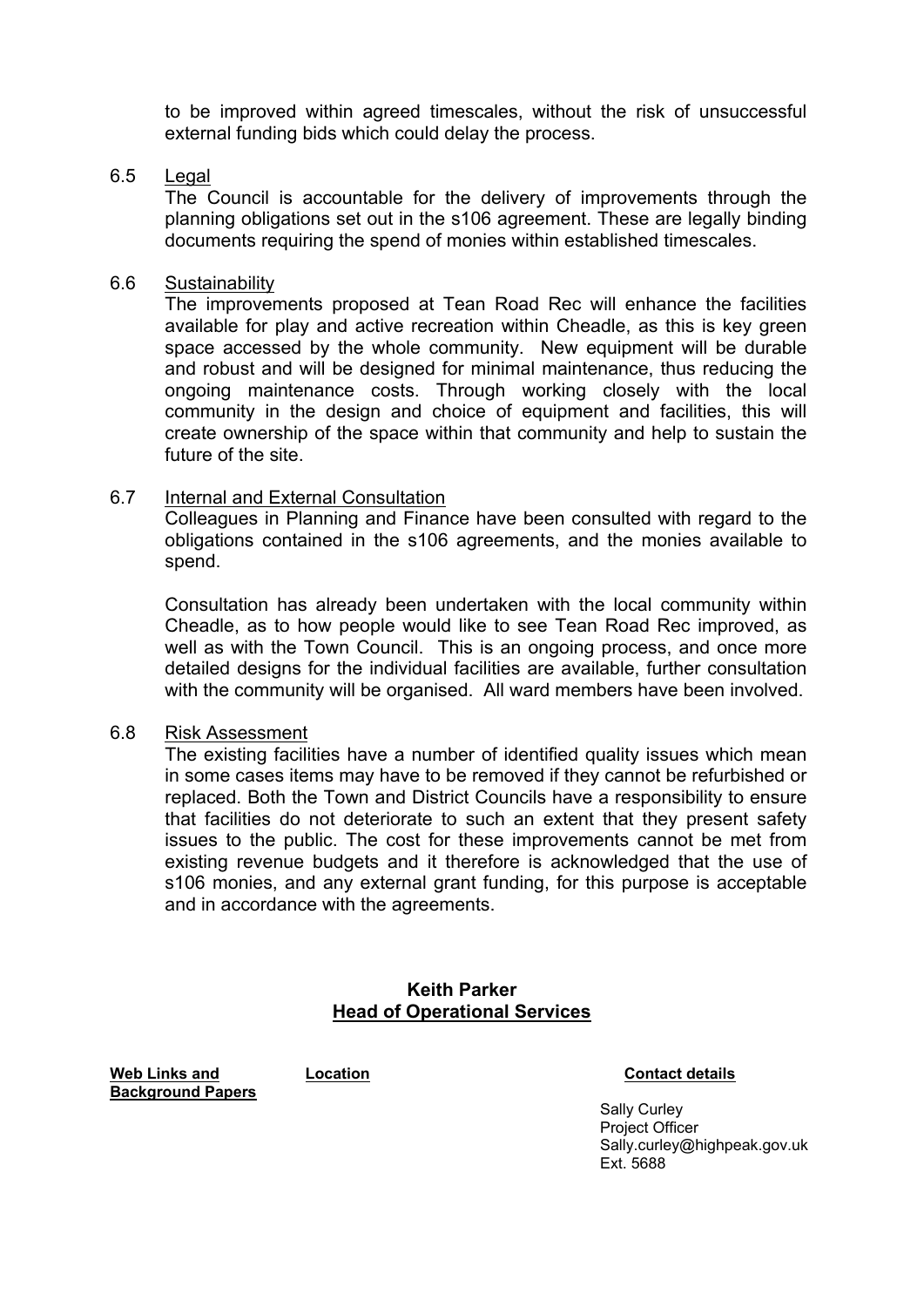# **7. Background and Introduction**

- 7.1 Tean Road Recreation Ground is an important green space, located centrally within the town of Cheadle. It is the only formal park in Cheadle providing key facilities for the local community which includes bowling, football, tennis, basketball, small play area for very young children, skatepark and a play space for older children.
- 7.2 Although there are other smaller open spaces in Cheadle, they do not provide the same facilities for the wider community and without such facilities, residents would have to travel some 10 miles out of the district to Stoke-on-Trent to access quality open spaces.
- 7.3 Whilst the facility is regarded as an important open space by the residents of Cheadle, some of the facilities are now looking care worn and will need significant improvements to ensure that they are fit for purpose, safe to use and provide the much needed opportunities for the residents of Cheadle to access good quality recreational facilities.
- 7.4 The Council has been working with Cheadle Town Council to develop a series of improvements to enhance the facility. The purpose of this report is to update on the progress with the development of these projects and to confirm the allocation of the necessary funding.

# **8. Development of the Improvements**

- 8.1 The District Council has responsibility for spending planning contributions arising from s106 agreements, relating to open space, play and outdoor sports provision. In some areas, these contributions are allocated towards sites owned and managed by Town and Parish Councils.
- 8.2 Section 106 contributions are available for improvements to Tean Road Recreation Ground in Cheadle, which is owned and managed by Cheadle Town Council.
- 8.3 Cheadle Town Council has engaged the services and expertise of the District Council Project Team to assist in securing additional funding, and to deliver the on-site improvements.

# **9 Proposed Improvements**

- 9.1 Following meetings with Cheadle Town Council, a project improvement plan was developed which prioritised projects, identified external funding and agreed timescales for delivery. Key aspirational projects for the site include:
	- Refurbishment of the Junior Play Area
	- Provision of a new skatepark
	- Provision of a new Multi-Use Games Area (MUGA)
	- Refurbishment of the existing tennis courts